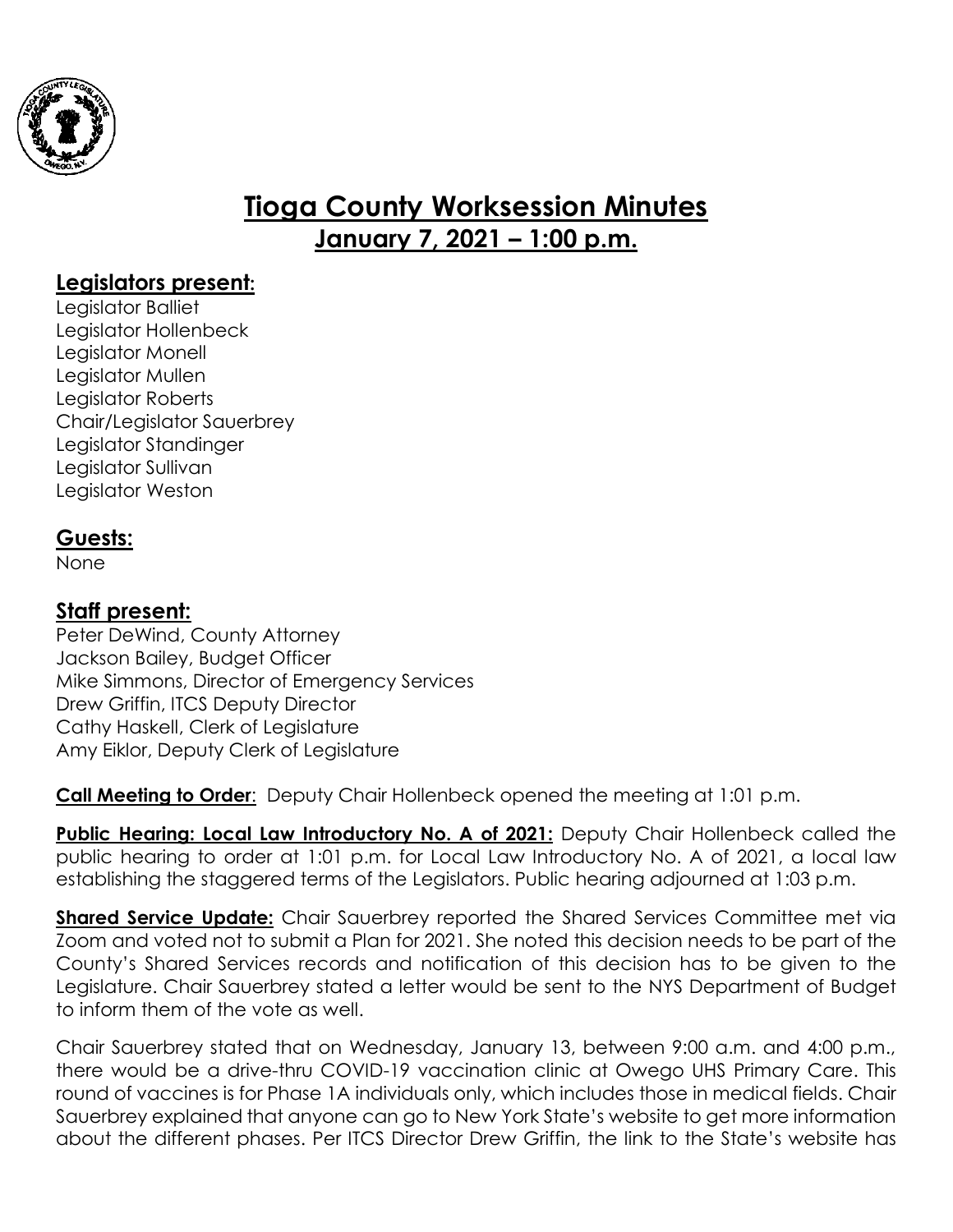already been posted on the County's webpage. Chair Sauerbrey stated more details would be presented to the public in a press release.

**Approval of Worksession Minutes**: On motion of Legislator Roberts, seconded by Legislator Mullen and unanimously carried, the December 22, 2020 worksession minutes were approved.

#### **Action Items:** None

**Legislative Support:** Legislative Clerk Haskell asked for approval of the December 10, 2020 Legislative Support committee minutes. On motion of Legislator Roberts, seconded by Legislator Mullen and unanimously carried, the minutes were approved.

Ms. Haskell reviewed the following information for the upcoming January 12, 2021 Legislature meeting:

#### **Recognition Resolution:**

Ms. Haskell reported the following one recognition resolution will just be noted in the January 12, 2021 Legislature meeting minutes, as the retiree will not be in attendance.

 *Recognize June Sisenstein's 24 Years of Dedicated Service - Department of Social Services*

### **Appointments:**

 *Cornell Cooperative Extension* - Chair Sauerbrey will appoint Legislator Balliet to the Cornell Cooperative Extension Board for a 1-year term for 2021.

**Standing Committees:** The 2021 Standing Committees are established and remain unchanged from 2020. Chair Sauerbrey will announce at the January 12, 2021 meeting.

**Resolutions:** Ms. Haskell reviewed all resolutions for the January 12, 2021 meeting with discussion occurring on the following:

- **Resolution to Contract with National Test Systems for Instant Urine Tests and Lab Testing -** Legislator Mullen explained this is a new vendor, but will save Tioga County a significant amount of money. The company will provide the testing and the lab work at a significantly reduced amount. He commended the Probation Department's efforts on this contract.
- **Authorize Board of Elections to Purchase New Dominion Voting Machines and Amend Budget -** Legislator Sullivan asked if there was more than one vendor on the list of New York State approved vendors. Legislator Balliet responded there are two voting machine vendors that are approved by New York State. He believes the Board of Elections chose this vendor as the other New York State approved vendor does not have many sites around New York State and switching would require a much larger expense.
- **Amend Resolution No. 267-20; Tioga County Legislative Support of Termination of Central New York Oil and Gas Company LLC Payment In Lieu of Tax Agreement and Establishment of Stagecoach Gas Services LLC Payment In Lieu of Tax Agreement -** Ms. Haskell explained this resolution did not go through the Economic Development and Planning Committee, but it was her understanding that an amendment was discussed without objection. She explained the only change on the resolution is in the ninth WHEREAS statement noting an erroneous year as "Year 200" and should state "Year 2022." Ms. Haskell asked the Economic Development and Planning Committee